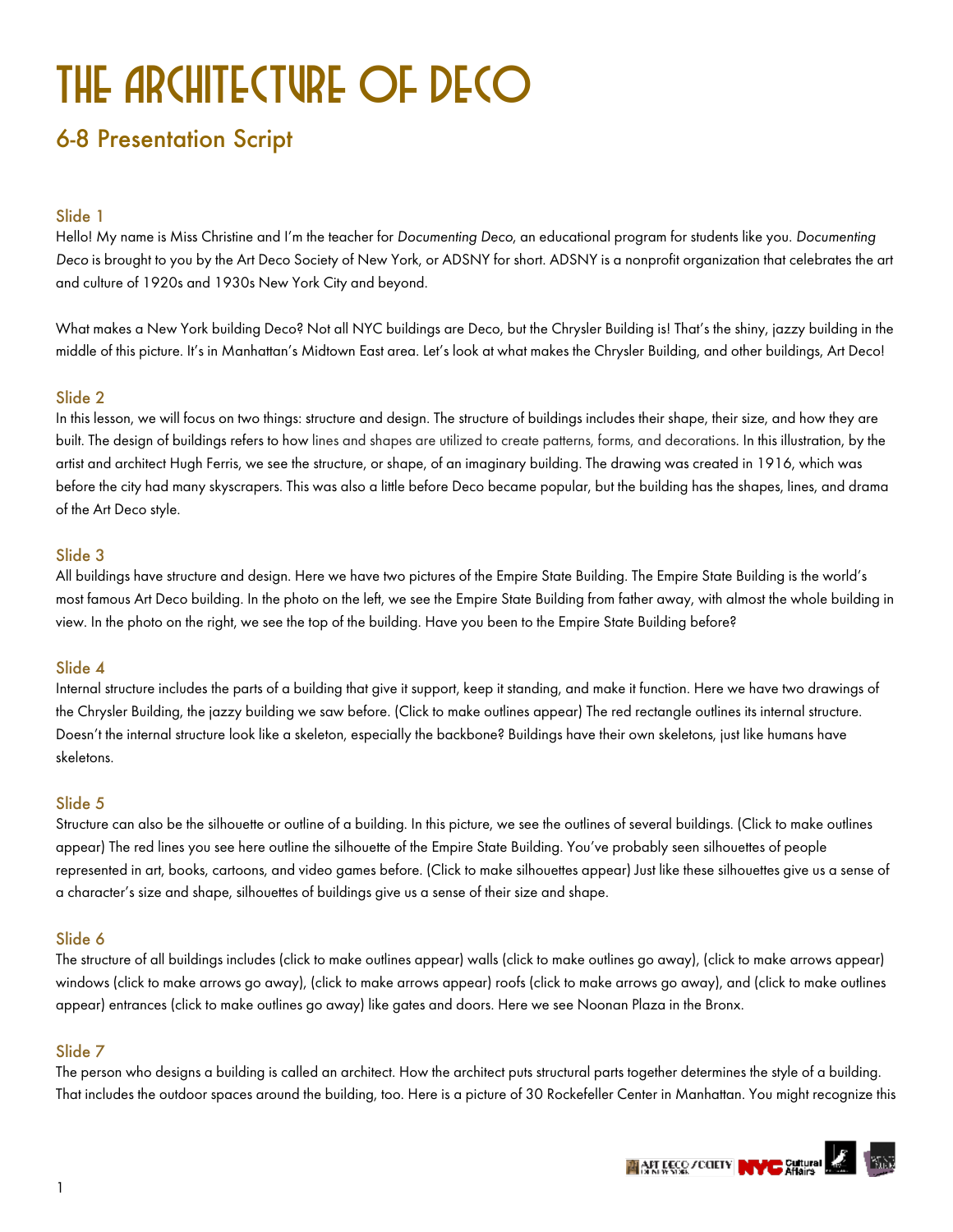as the area where they light up a huge Christmas tree and put out an ice-skating rink around the holidays. Have you visited Rockefeller Center or seen it in movies?

# Slide 8

Here we have a picture of famous architects dressed like the NYC buildings they designed. These men dressed up for the 1931 Beaux Arts Ball, a festive event. Look at the architect in the middle with the tall hat. That's William Van Alen, the architect of the Chrysler Building. (Click to make picture appear) Can you see how his costume looks like the Chrysler Building? Especially his hat?

# Slide 9

So when was Art Deco popular? The Art Deco style of architecture became popular in the 1920s and 1930s, about 100 years ago. Terms associated with this era include the Jazz Age and the Interwar Period. Art Deco overlapped with the Roaring Twenties and the Great Depression. Here we have two pictures of another Art Deco building, 70 Pine Street in Manhattan. Can you imagine what times were like in the United States when 70 Pine Street and other Art Deco buildings were built?

# Slide 10

Deco buildings were designed during changing times in America, after World War I, which ended in 1918, and before World War II, which ended in 1945. These were two major wars that you likely learned about in social studies class and will study in more depth in high school. In this picture, we see construction workers eating lunch while they were building Rockefeller Center. Do you see how they're sitting on a beam high up in the sky? Look at the buildings behind them. Do you also notice that the men are not wearing any of the safety clothes or gear construction workers wear today? Many things were changing in our country at that time and many things have changed since then. Can you think of some things that have changed in the United States in the past 100 years?

### Slide 11

As more people moved to Manhattan, New York City grew outward toward what are now the other boroughs, as well as upwards. There are five boroughs that make up the City of New York: the Bronx, Manhattan, Queens, Brooklyn, and Staten Island. Do you live in one of the boroughs?

#### Slide 12

During this time, buildings were built taller and taller, creating the modern skyscraper. The Empire State Building was built from March 1930 to April 1931. The pictures here show a chunk of that time, going from June 1930 to November 1930. Can you see how quickly construction progressed from month to month?

#### Slide 13

During this time, there were many new materials being created, like plastic and special metals. Many of these materials came about because of military innovation, or things invented by the military during the first World War. The Chrysler Building, which we see here, has a lot of shiny metal, which was a new material for buildings at that time. Do you know of other things the military invented?

#### Slide 14

Even though buildings have the same structural parts, each building is unique. Most Art Deco buildings share features that are similar but not exactly the same, like people in a family! Here we have three Art Deco buildings in Manhattan: 120 Wall Street, The Century, and the Squibb Building. Do you see how they all belong to the same family? What's similar from building to building?

#### Slide 15

Look at these buildings: 1001 Jerome Avenue in the Bronx and the Sears, Roebuck & Company Building in Brooklyn. Do you notice any similar features? (Click to make buildings shake)

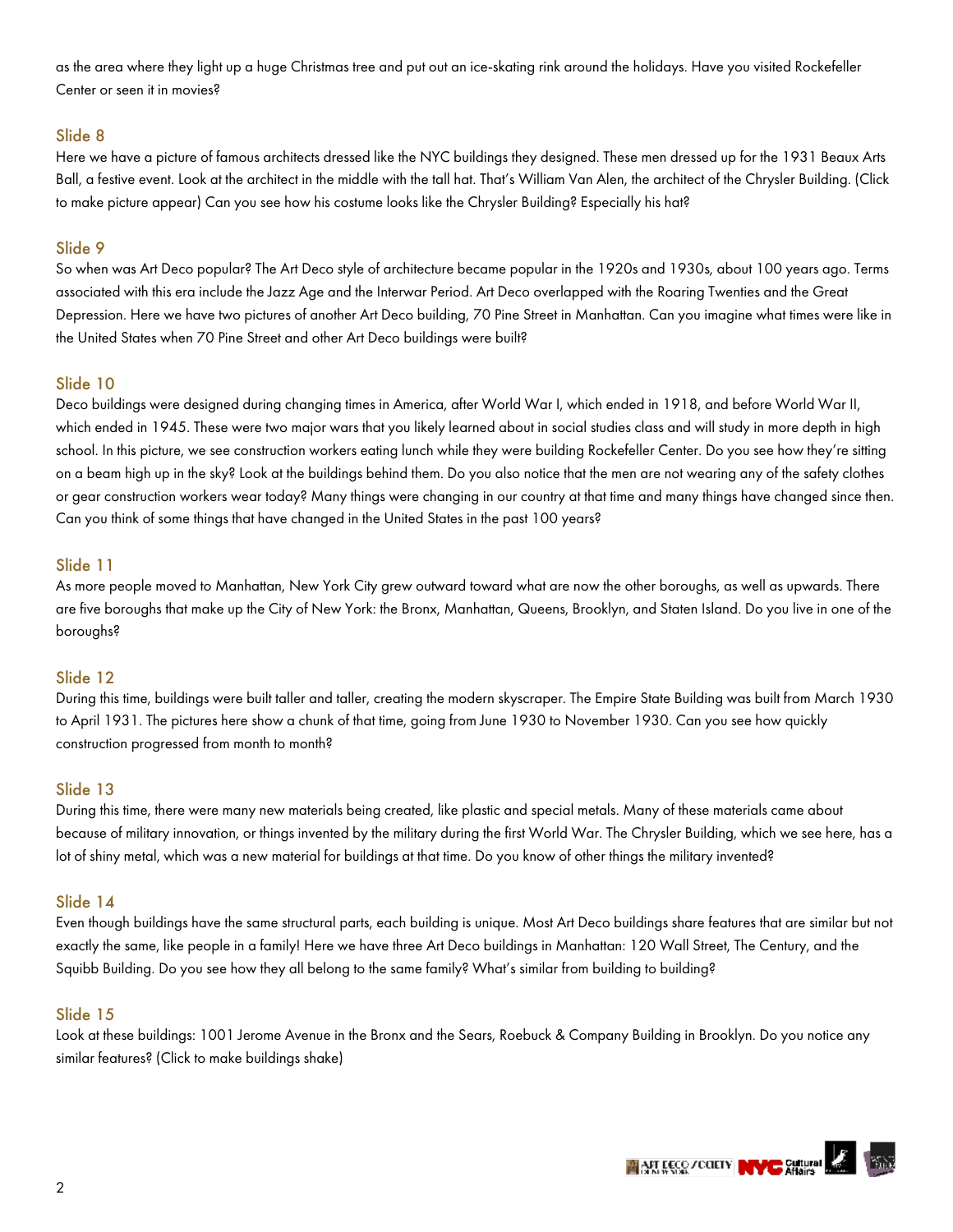Now let's talk about shape and size. Buildings are 3-D, or three-dimensional, not 2-D, or two-dimensional. Every building has a general shape and size that takes up space. The overall impression of its size and shape is called massing. Here we have two photos of the Daily News Building in Manhattan.

# Slide 17

Art Deco skyscrapers normally have different stepped levels, or steps. These steps are similar to the steps in Mayan and Aztecan pyramids. These pyramids, or ziggurats, are in Mexico and Central America. In the first picture, we have a ziggurat in the country of Guatemala. (Click to make outlines appear) Do you see how it has steps? In the second photo, we have the Paramount Building, an Art Deco building in Manhattan. It also has steps. (Click to make outlines appear) Can you think of more examples of architects or other artists and designers taking influences? from other cultures?

### Slide 18

Vertical lines make your eye move all the way from the bottom of a building to the top. (Click to make arrow appear) In Art Deco buildings, windows are often "stacked" in vertical lines. Can you see the vertical lines formed by the windows in the Bronx County Building?

### Slide 19

Wrap around windows are windows whose name describes exactly what they do: they wrap around the corner of a building. (Click to make arrows appear) This type of window is very common in Art Deco apartment buildings, like 265 Cabrini Boulevard in Manhattan. Can you think of buildings in your neighborhood that have these wrap around windows?

### Slide 20

Flat roofs are roofs that have no angle or slant. (Click to make outline appear, click again to make it go away) Some Art Deco buildings have flat roofs, or many layers of flat roofs, (Click to make arrows appear) that make the top of the building narrower than the base of the building, like the New Yorker in Manhattan.

#### Slide 21

Pitched roofs are the opposite of flat roofs because they have slants. (Click to make arrows appear) Pitched roofs were popular before the Art Deco style, but they are not common in Art Deco buildings. This private house in Brooklyn is not an Art deco building and has pitched roofs.

#### Slide 22

One nice thing about flat roofs, is that Art Deco architects often used these spaces as outdoor communal space that had seating and gardens. Here you can see the rooftop gardens on some of the flat roofs of Rockefeller Center in Manhattan.

#### Slide 23

Now let's look at the design of Art Deco architecture! Design is about the look of a building—its interior and exterior. Here we have a photo of Radio City Music Hall in Manhattan. The auditorium and stage were designed to look like a rising sun. Do you think it looks like a sunrise?

#### Slide 24

Every building is made of the same structural parts, but every building looks different because of its design and decoration. Architects are the professionals who design, or make artistic choices, about the look of a building. They come up with ideas for buildings, draw them, and build models. All of these artistic choices are known as "design." In this photo, we have the Waldorf Astoria, a famous Art Deco building in Manhattan.

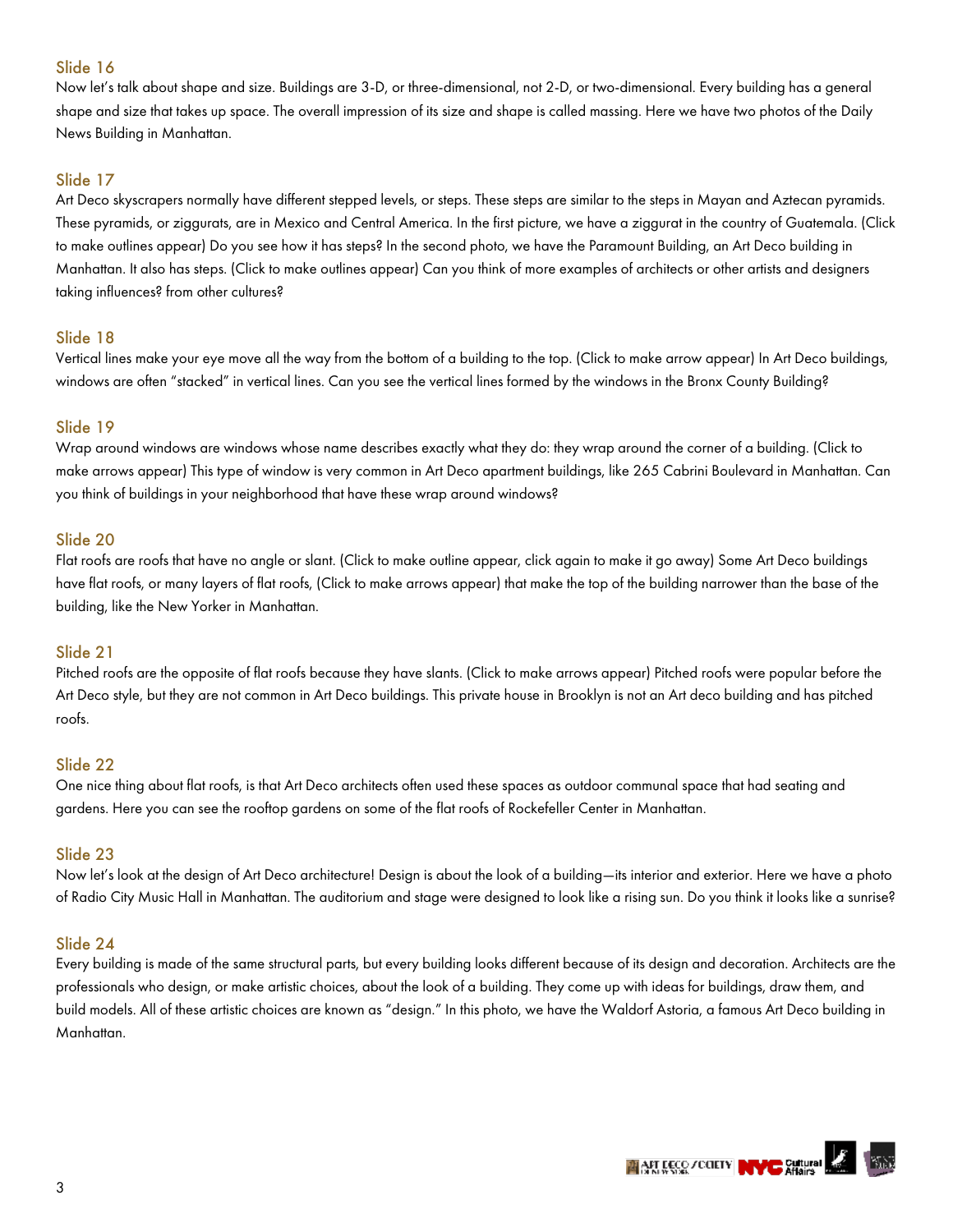The design of all buildings includes colors! What colors do you see in the American Radiator Building? That's the building you see in the front of the first photo. Behind it is, of course, the Empire State Building. The design of all buildings also includes materials on the outside of the building. We will look at materials later in this lesson.

# Slide 26

Design also includes the objects on buildings. These decorations make buildings look prettier or more interesting. Why do you think the architect chose to put this dragon decoration on the American Radiator Building?

# Slide 27

Design also includes what the entrance of the building looks like. This could be the door, the area around the door, gates, or walls. What design do you see in the entrance of the Graybar Building?

### Slide 28

Design also includes how the windows of a building look. How are they shaped? Are they framed or accented? In this first photo, we have the Daily News Building in Manhattan. In the second photo, we have a close-up photo of that building's windows. What do you notice about them?

#### Slide 29

Design also includes the patterns on the walls. These can be the interior or exterior walls of the building. Design could include the patterns around the building's doors, too. There's a lot going on in this building! Can you describe the pattern on the McGraw Hill Building in Manhattan?

# Slide 30

Now let's look at surface materials, which are part of a building's design. The exterior, or outside, of a building can have all kinds of materials on its surface. Now let's look at some materials you might find on the surface of an Art Deco building, like stone in 29 Broadway, the Manhattan building in the photo here.

#### Slide 31

Bricks can be a surface material. Usually they are red-brown or red-orange like the bricks you see in the second photo. But did you know bricks can be other colors? Just look at The Ardsley, the Manhattan building in the first photo. What color bricks do you see in this building?

#### Slide 32

In the top photos, you can see the array of colors that bricks can be. There are yellow bricks and even blue bricks, too. Did you know that bricks can be rotated, or turned in different directions? They can be used to form all kinds of patterns. Next time you walk around your neighborhood, you'll be surprised at the different patterns you notice in the brickwork of buildings you pass.

## Slide 33

Metal can be a surface material, too. It can come in a range of colors, like gold, silver, bronze, and copper. Can you tell what part of the Brill Building, in the first photo, is metal?

#### Slide 34

Another surface material is stone. As you've probably know from science class, there's a huge variety of rocks and sediments, and they vary in color, texture, and other qualities. Look at the Eldorado, an Art Deco building in Manhattan. What color stone do you see?

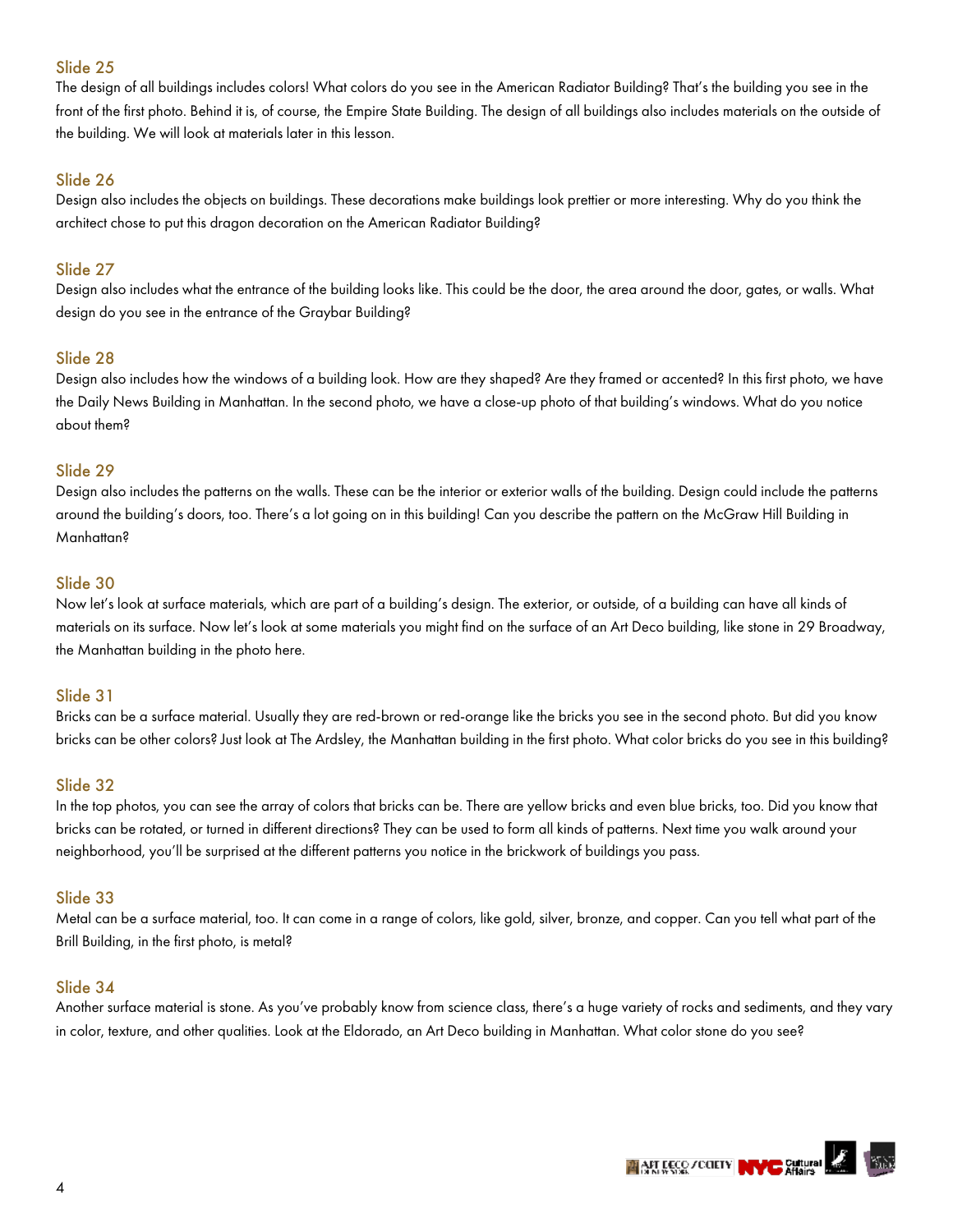Sometimes we make other materials look like stone, so it's not real stone, just something that resembles it. This is called cast stone and it's made from concrete. Concrete can have rocks, like gravel, in it, but it has other materials, too—including a lot of sand. Do you see how part of the entrance of the 181st St. Subway Station is made from concrete, or cast stone? (Click to make outline appear)

### Slide 36

Another surface material is glass. Glass can be put on the surface of buildings, not just used as windows. Did you know that glass comes in a whole rainbow of colors? Look at the glass in One Wall Street. What colors do you see? Look closely because there's more than one. This whole room is actually decorated with small pieces of red and gold glass!

#### Slide 37

Sometimes glass is used to make lots of windows that look like walls of glass. Look at the windows in this photo of Steiner Studios in Brooklyn. Do you notice how the windows curve around the corner of the building? Can you imagine looking out from there? What a view!

#### Slide 38

Glass can be made into big, thick blocks called glass bricks and then stacked upon one another to make these walls. As you might suspect, glass brick walls let in more light than other walls because it's translucent—close to transparent but not quite as see-through. There's a lot of glass brick on the front of the William Lescaze House in Manhattan.

#### Slide 39

Here we have a photo and a watercolor illustration of Stella Tower in Manhattan. Can you guess any of the materials in Stella Tower?

#### Slide 40

Now that you know some of the basic surface materials that can be used in designing a building, let's look at some of the wonderful surface materials we often find in Art Deco buildings. The surface material you see here is limestone, a smooth stone often made into large blocks. You can see limestone on the surface of the Brooklyn Public Library. Have you been there before?

#### Slide 41

Another Deco surface material is granite. This is a stone that can be smoothed and polished. When you look at 275 Madison Avenue you can see that the black portions of the building are granite. You have probably seen granite rocks outside. They often have a natural glitter, or mineral, on them called mica. Mica makes granite sparkle. So, if you look closely at the granite in Deco buildings, you can usually see what looks like glitter.

#### Slide 42

Surface materials like limestone and granite are often used for a large part of a building's exterior. You can see a lot of limestone at Rockefeller Center in Manhattan!

#### Slide 43

Smaller parts of a building may have special sections of decoration made from other surface materials. Look at the sculpture of Wisdom above the doorway at 30 Rockefeller Plaza. What colors do you see in this figure and the sky that surrounds him? Do you think Wisdom is made of just one material or more than one material?

#### Slide 44

Decorative surface materials are often used to add decoration to the outside of a building. In the 1920s and 1930s, there were many new materials added to Art Deco buildings to make them look different and more modern. Here we have a picture of the Chrysler Building. We're looking at its entrance, up close. What materials do you see in the Chrysler Building's doorway?

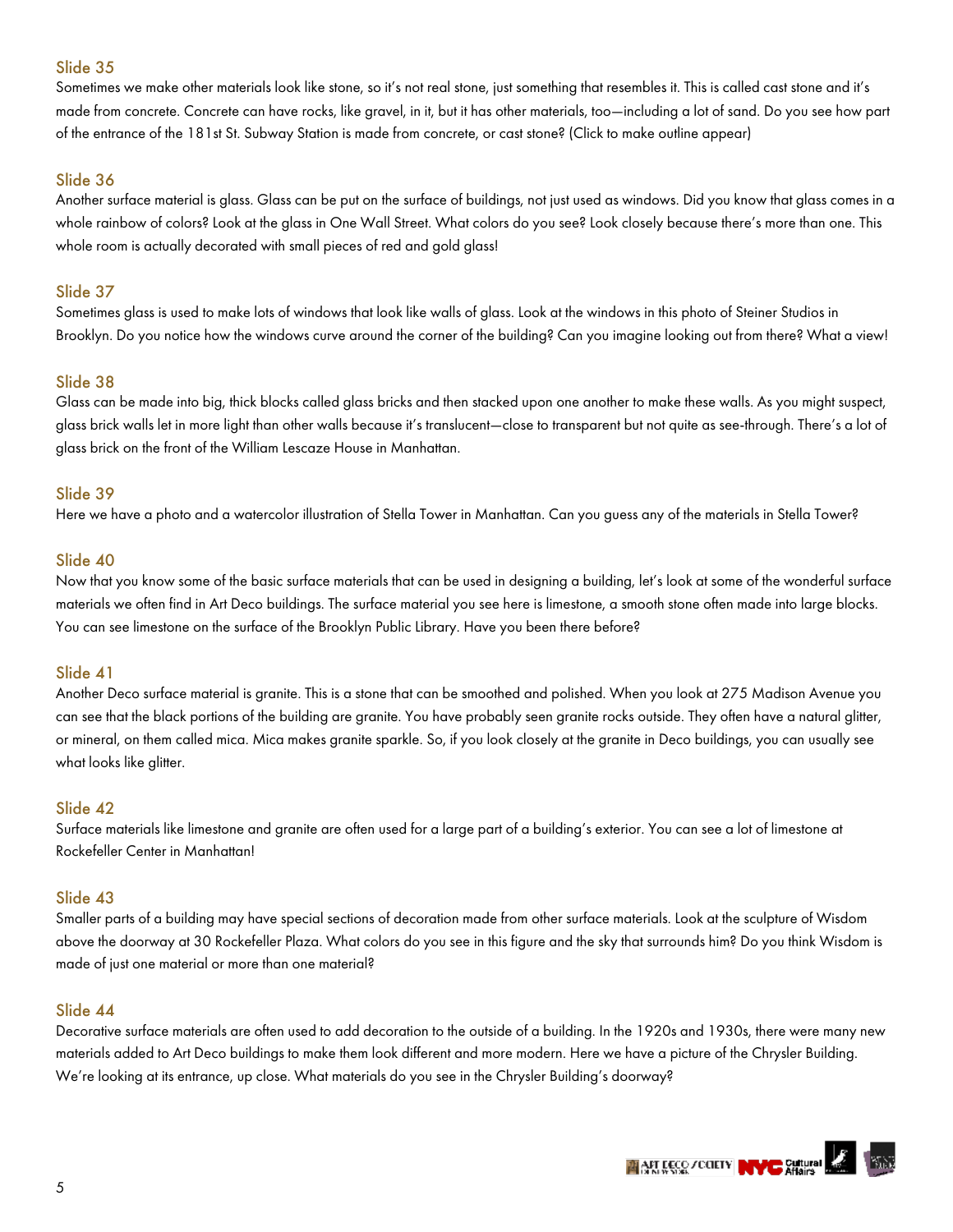Mosaics are popular in Art Deco buildings. A mosaic is a picture or design made from small pieces of colored glass or ceramic tiles. Ceramic is a special kind of clay that you may have used in art class; it's the kind that goes in a kiln, or special oven, not the kind you leave out to air-dry. Tiles are little squares, rectangles, circles, or sometimes other shapes of glass or ceramic that fit together like a puzzle. There's a lovely and unique mosaic on The Fish Building in the Bronx. Look at all the colors! There's even a sea anenome. In these pictures that show the mosaic up close, you can see the individual tiles that are put together like a puzzle to make the underwater scene. (Click for pictures to appear)

#### Slide 46-48

(Click for detail pictures to appear)

#### Slide 49

Another Deco surface material is terracotta. Terracotta is a special kind of red clay that gets fired in a kiln, or special oven. You may have seen it used in bowls, vases, or planters. It can also be put on buildings, like the Gramercy House in Manhattan. Terracotta can bring bright colors to a building. What do you think of the colors used on the outside of Gramercy House? They really make the look of the building stand out and more exciting than other less colorful buildings, don't you think?

# Slide 50

Sculptural relief is a kind of sculpture, or 3-D art. In a sculptural relief, the figure or design is slightly raised from the background, which is flat. It's similar to a coin: the president's head and the words stick out from the flatter part of the coin. Relief sculptures were often utilized to enhance entrances in Art Deco buildings. They were also used to make borders around windows and decorate roof edges. Do you see the huge relief sculpture above the doorway of the Daily News Building?

#### Slide 51

Spandrel panels, or spandrels for short, are decorative pieces that fit between the stacked windows of different floors that are right above one another. You can see the spandrels very clearly in this photo of 1500 Grand Concourse in the Bronx. They are the orangish panels. In Art Deco buildings, spandrels often have a decorative pattern or sculptural reliefs, made from bricks, metals, cast stone, or terracotta.

#### Slide 52

In the 1920s and 1930s, many architects used geometric shapes and lines to make patterns like zigzags and chevrons. (Click to make arrow appear) See how the red arrow traces a zigzag in 265 Cabrini Boulevard, the Manhattan building in the second photo. You can see black and gold chevrons in the first photo. Chevrons look like little arrows that are often placed together to form zigzags. The chevron is a very popular geometric shape in Art Deco architecture.

#### Slide 53

Geometric shapes became so popular that architects and designers began to simplify natural shapes into a more geometric style—like fountains and leaves! Here we have an Art Deco fountain decoration at 181 Madison in Manhattan. Do you see how this fountain does not look like a real fountain? It's been stylized or made to look like the idea of a fountain. The architect has put a creative spin, or personal style, on it.

#### Slide 54

Here we have more geometric patterns at the Chanin Building in Manhattan. Can you see the leaves, birds, fish, and other stylized figures? They're beautiful, but they do not look like real-life versions of these things. They are stylized.

#### Slide 55

Parapet! That's a fun word to say. A parapet is a low wall along the edge of a roof, bridge, or balcony. (Click to make the outline appear) In Art Deco buildings, a parapet can sometimes go far above the roof to make it decorative. This is why many Art Deco buildings look like they are wearing a crown—like 55 Central Park West.